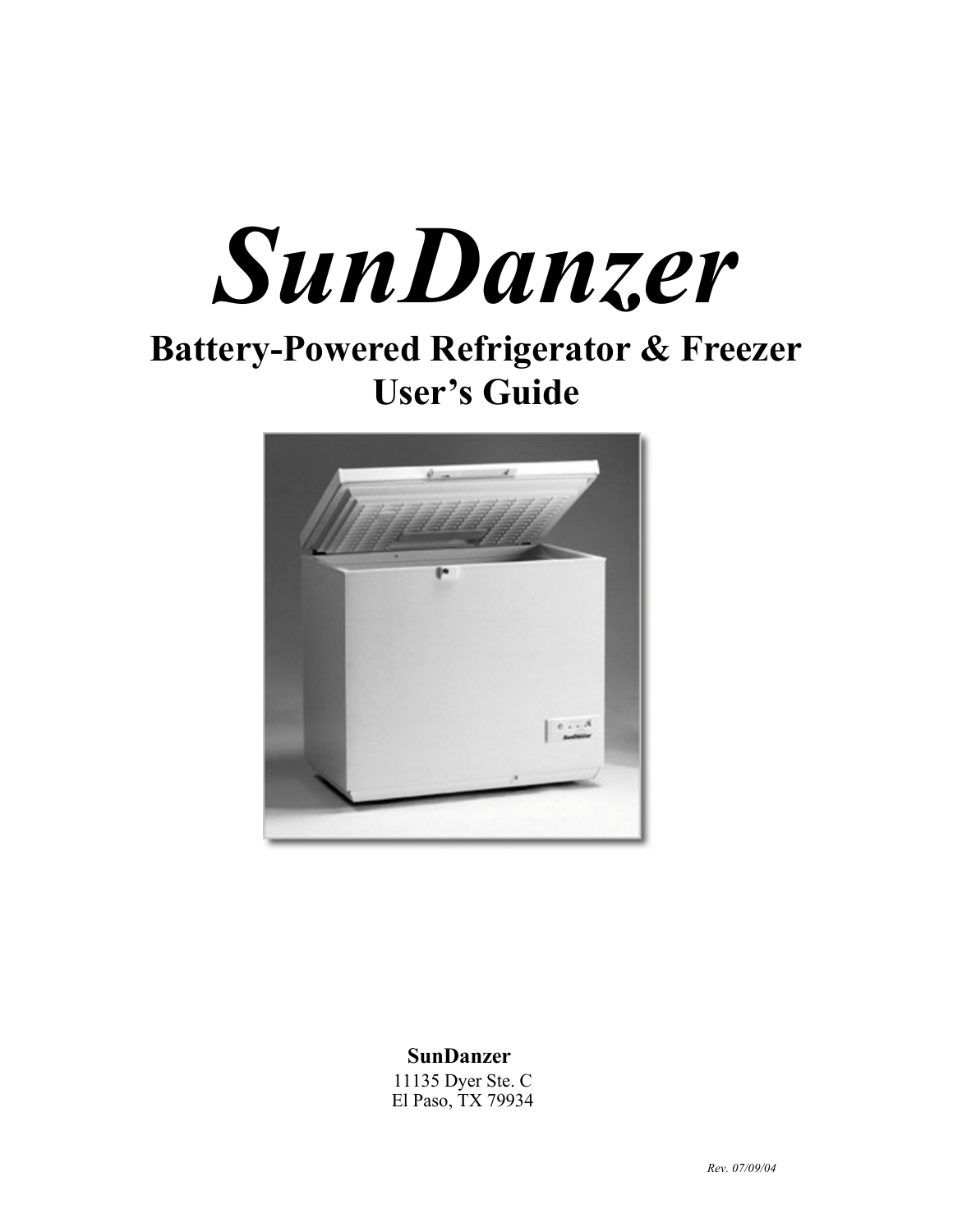# **INTRODUCTION**

Congratulations! You have purchased one of the most efficient refrigeration products available on the market today. The *SunDanzer*<sup>™</sup> chest freezers and chest refrigerators are designed to provide years of efficient trouble-free operation. The design is optimized for energy savings with an efficient DC compressor, thick insulation, and a chest style configuration.

Before using the appliance, read through this manual carefully including all the information on safety, installation, operation, and cleaning. These guidelines do not cover every possible condition or situation that may occur. Be safe using common sense and caution when installing, operating and cleaning this appliance. If you are unsure about any of these instructions or warnings, contact SunDanzer or your local product dealer for assistance.

# **TABLE OF CONTENTS**

| <b>IMPORTANT NOTES</b>               |               |
|--------------------------------------|---------------|
| <b>IMPORTANT SAFETY INSTRUCTIONS</b> | 2             |
| <b>INSTALLATION</b>                  | $\mathcal{E}$ |
| ELECTRICAL DC CONNECTION             | $3-4$         |
| OPERATION                            | 4-6           |
| DEFROSTING                           |               |
| CLEANING                             | $6 - 7$       |
| TO CHANGE THE LIGHT BULB             |               |
| HINTS & TIPS                         |               |
| TROUBLESHOOTING                      | $7 - 8$       |
| WARRANTY                             |               |
|                                      |               |

# **IMPORTANT NOTES**

- ♦ **THIS APPLIANCE SHOULD BE LEFT OFF IN ITS NORMAL OPERATING POSITION FOR 2 HOURS PRIOR TO TURNING IT ON TO ALLOW THE COMPRESSOR OIL TO SETTLE.**
- ♦ **IF THE APPLIANCE HAS BEEN HANDLED ON ITS SIDE OR STANDING ON END, IT SHOULD BE ALLOWED TO SIT IN THE NORMAL OPERATING POSITION FOR 12 HOURS BEFORE TURNING IT ON.**
- ♦ **PRIOR TO ADDING FOODSTUFF, THIS APPLIANCE SHOULD BE RUN FOR AT LEAST 4 HOURS ALLOWING THE INERIOR OF THE CABINET TO COOL.**
- ♦ **THIS APPLIANCE OPERATES ON 12 OR 24 VOLTS DC (DIRECT CURRENT) ONLY! DO NOT CONNECT DIRECTLY TO AN AC (ALTERNATING CURRENT) POWER SOURCE.**
- ♦ **THIS APPLIANCE IS DESIGNED FOR DOMESTIC USE ONLY!** Specifically for the storage of edible/consumable food and drinks (foodstuff). It is not intended for commercial or industrial use.
- ♦ **NEVER USE EXCESSIVE FORCE ON THE HANDLE TO OPEN THE LID.**
- ♦ If the room/ambient temperature approaches the appliance operating temperature, the appliance will not function as it should. If the room/ambient temperature exceeds 100°F (38°C), the appliance will not function as it should.
- ♦ A battery-powered refrigerator or freezer has a cooling capacity lower than typical AC units. Because the compressor is small, the unit runs more efficiently, but lacks the ability to cool large warm loads as quickly as typical AC appliances.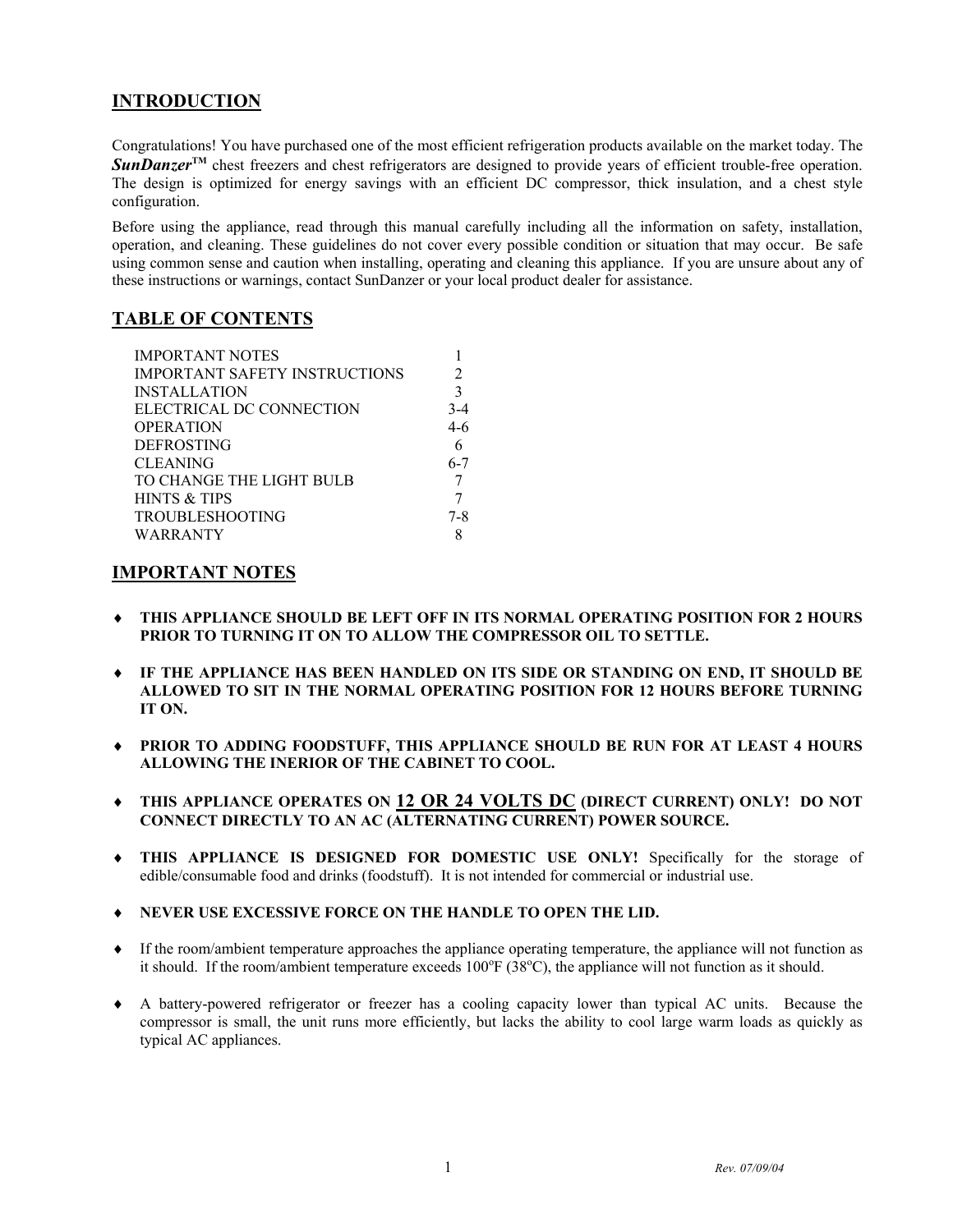# **IMPORTANT SAFETY INSTRUCTIONS**

These warnings are provided in the interests of your safety. Please ensure that you understand them all before installing or using this appliance. Your safety is of paramount importance. If you are unsure about any of these meanings or warnings, contact SunDanzer or your local product dealer for assistance.

# **Prior to Installation**

• At the delivery, please check that the appliance is complete and has not been damaged during transport. It is not advised to connect an appliance that has been damaged, especially damage to the electrical supply cable or refrigerant circuit. In the event of damage please contact SunDanzer or your local product dealer for assistance.

# **General Safety**

- Before cleaning or repositioning the appliance, always disconnect from the electrical power supply.
- Service the appliance only if you are a trained or authorized refrigeration technician.
- This appliance contains refrigerant R-134a and a polyol-ester compressor oil in its refrigerant circuit. Take utmost care when handling your appliance so as to not cause damage to the refrigerant circuit with consequent possible leakage.
- Do not use other electrical appliances (such as ice cream makers) inside of the refrigerating appliance.

# **Child Safety**

- **There is a DANGER OF SUFFOCATION if a child becomes trapped inside!**
- Keep children from playing in, on, or around this appliance.
- When the unit is not in use, please secure or remove the lid to prevent children from playing inside the cabinet.
- **Keep children away from the packaging material. DANGER OF SUFFOCATION!**

## **Installation**

- This appliance is heavy. Care should be taken when moving it.
- **This appliance operates on 12 or 24 Volts DC (Direct Current) only!**
- **Under no circumstances should this appliance be directly connected to an AC (Alternating Current) power source.**
- Be sure that the appliance does not stand on the electrical supply cable. Also, be sure the electrical cable is not squeezed or bent when the appliance is being installed or moved.
- Installation work and adjustments on the appliance must be carried out by qualified personnel only. Work performed by persons with inadequate technical knowledge may adversely effect the performance of the appliance, causing damage to the equipment, and void the warranty.
- It is dangerous to make alterations or attempt to modify this product in any way. Product alterations will void the warranty.

# **During Use**

- **This appliance is designed for domestic use only!** Specifically for the storage of food and drinks (foodstuff). This appliance is not designed for commercial or industrial use.
- Do not store any containers with flammable vapors or liquids in or around the appliance, such as organic solvents, spray cans, gas cans, etc**. Danger of explosion!**

## **Cleaning**

• Before cleaning always disconnect from the electrical power supply.

## **Servicing**

- This product should be serviced by an authorized technician and only genuine spare parts should be used.
- Under no circumstances should you attempt to repair the appliance yourself. Repairs carried out by inexperienced persons may cause injury or serious malfunctioning of the appliance. Unauthorized work may void the warranty.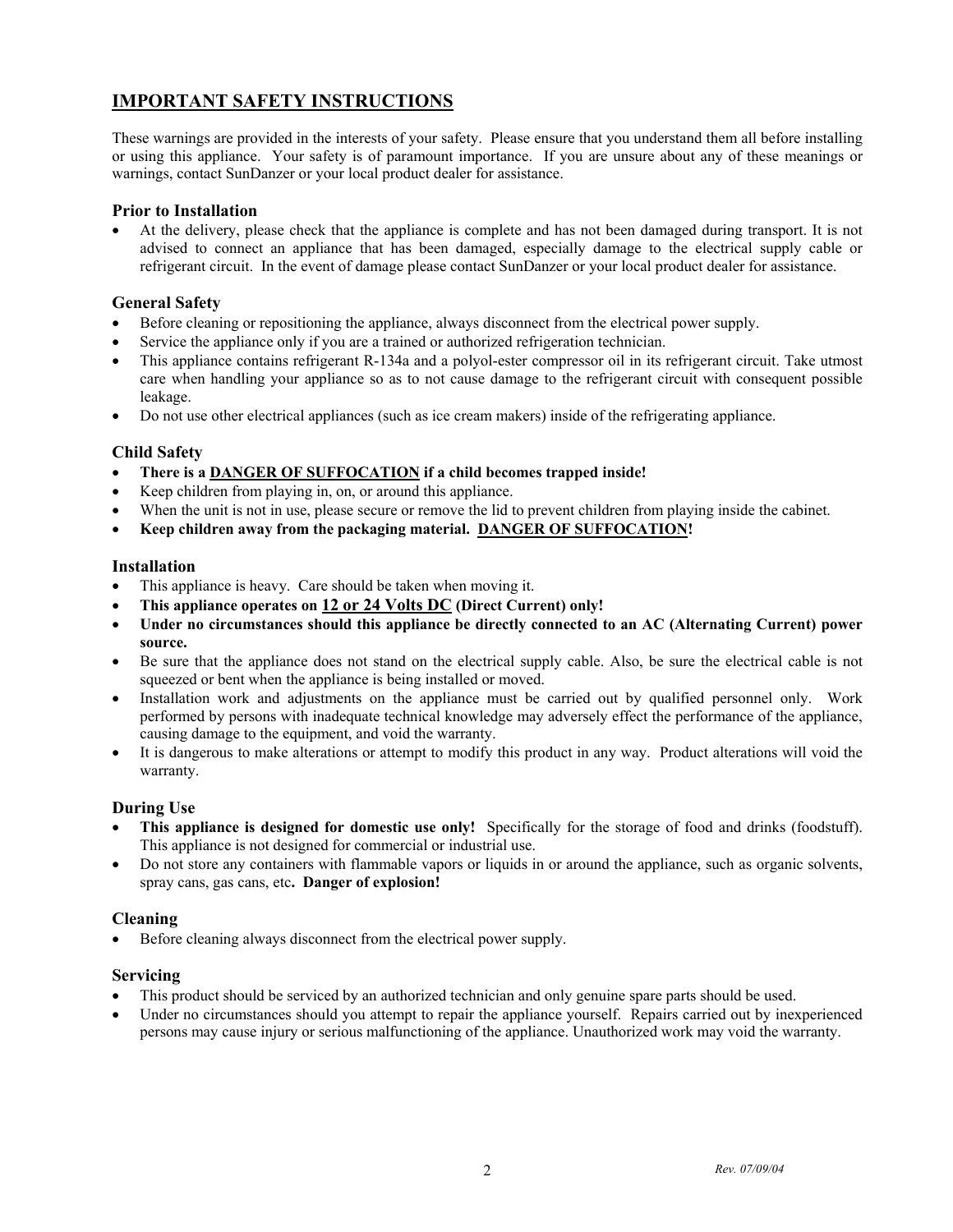# **At the end of the appliance life**

When disposing of your appliance, use an authorized disposal site. The refrigerant must be completely drained and collected by an authorized technician for recycling prior to disposal. Check with your local Environmental Agency for recommendations on recycling this appliance in your area. Remove the electrical connection wiring and also ensure that the lid is removed to prevent young children from being trapped inside. **DANGER OF SUFFOCATION!**

# **INSTALLATION**

# **Unpacking and Cleaning**

Remove all packaging and securing tapes from the appliance. To avoid injury and causing damage to the appliance, be extremely cautious when using sharp or pointed tools to complete this task. **Keep children away from the packaging material. DANGER OF SUFFOCATION!** Wash the inside and outside of the appliance with luke warm water and a mild soap or detergent. Abrasive or corrosive cleaning agents, steel wool, scouring sponges, or chemical cleaning agents should not be used under any circumstances. A sponge, soft brush or towel is recommended. After cleaning, thoroughly rinse and dry. You may want to leave the lid open allowing the compartment to ventilate for 20-30 minutes to get rid of residual odors. Check with your local Environmental Agency for recommendations on recycling packaging materials in your area.

## **Positioning**

The area in which the appliance is to be installed must be relatively cool, dry, and suitably ventilated. The area must be protected against any beating rain and free of abundant dust. To ensure proper function, the appliance must be placed horizontally on a flat, firm, and stable surface resting level on all four supports. The floor must be sufficiently strong enough to support a fully loaded cabinet. Use wood or metal shims to level the appliance if necessary.

Do not place the appliance close to heat sources (heater, stove, boiler, chimney, etc.), and avoid prolonged exposure to direct sunlight. This appliance uses the exterior walls to transfer heat from the inside of the cabinet. Ensure that there is adequate space between the appliance and neighboring walls or large objects. **A minimum spacing of 3 inches (7.5cm) is highly recommended.** This will provide sufficient airflow around the appliance resulting in more efficient operation and longer appliance lifetime. Always keep the air vent openings of the compressor housing cover free from dust and obstructions.

# **ELECTRICAL DC CONNECTION**

The appliance should be left for 2 hours after positioning before it is turned on, in order to allow the refrigerant oil to settle. If the appliance has been handled standing on it's side or on end, it should be allowed to stand in the normal operating position for 12 hours before turning it on.

# **THIS APPLIANCE MUST NEVER BE CONNECTED DIRECTLY TO ANY AC (Alternating Current) POWER SOURCE!**

## **THE APPLIANCE MUST ONLY BE CONNECTED TO A 12V OR 24 VDC POWER SOURCE, SUCH AS A BATTERY OR CHARGE CONTROLLER. THE UNIT WILL AUTOMATICALLY OPERATE ON EITHER 12 OR 24 VDC. THE USER DOES NOT NEED TO MAKE ANY ADJUSTMENT.**

**ATTENTION:** Polarity is important in wiring this DC appliance. Be sure that positive terminal of the battery or charge controller coincides with the positive wire to the compressor, and the negative terminal of the battery or charge controller coincides with the negative wire to the compressor. The leads should be connected using cable shoes and screwed connections. Joined leads should be avoided.

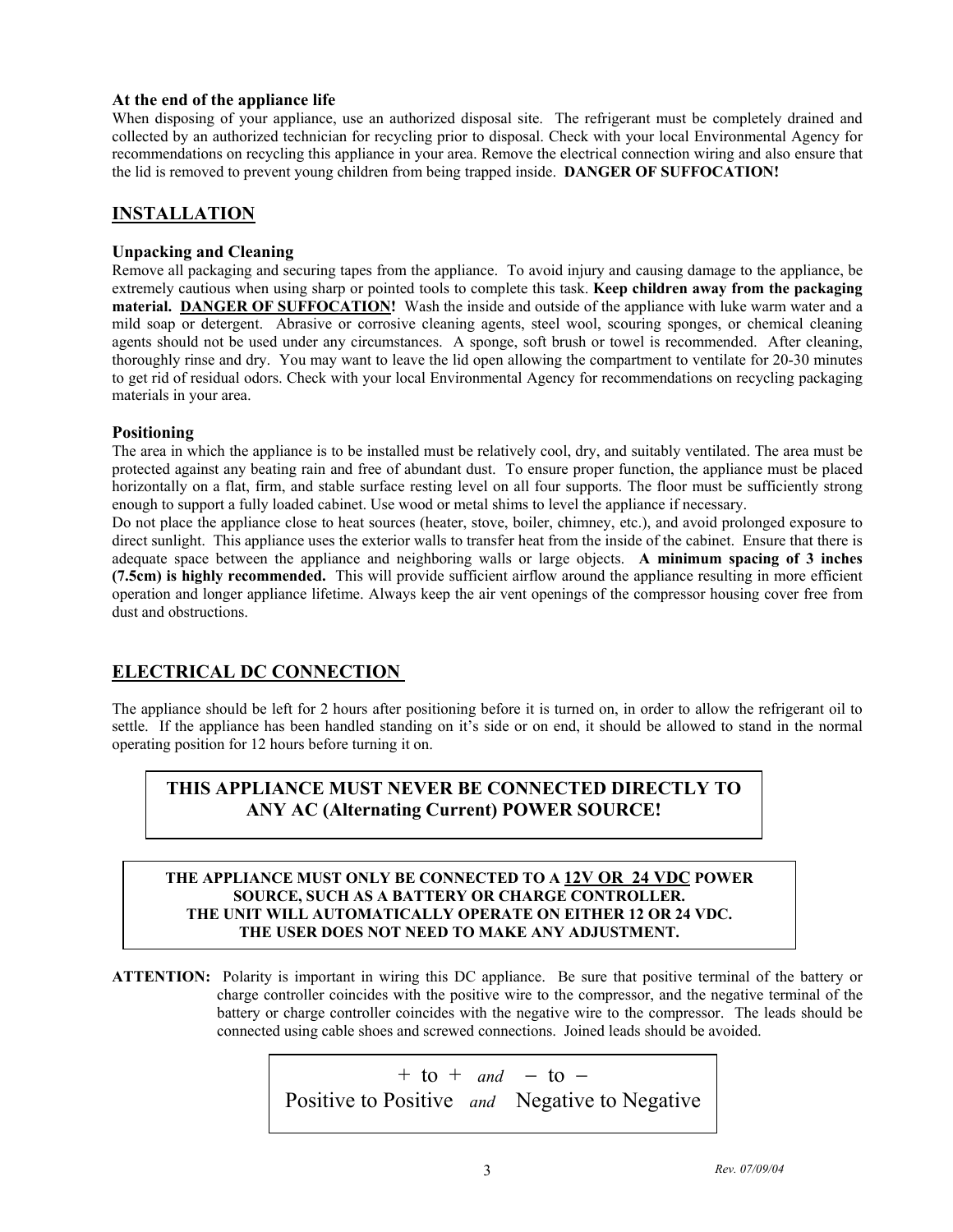#### **Electronics Diagram**



#### **Fuse**

A fuse is required in order to protect the wiring. A standard automobile fuse is recommended and the fuse should be wired to the positive  $($ "+") side of the system close to the positive battery terminal. For 12V operation, use a 15A fuse, and for 24Voperation use a 7.5A fuse.

| <b>Operating Voltage</b> | Fuse |
|--------------------------|------|
| 12V                      | 15 A |
| 24 V                     | 7.5A |

**ATTENTION:** If a longer connection cable is necessary, the cable cross section (or gauge) must be equal to or greater than the cable sizes recommended on the following table. Be careful that the input voltage at the appliance does not drop below the cut-out voltage of the compressor.

|                 | <b>Cable Size</b> |     | 12V<br><b>Cable Length</b> |    | 24V<br><b>Cable Length</b> |
|-----------------|-------------------|-----|----------------------------|----|----------------------------|
| Area            | <b>AWG</b>        |     |                            |    |                            |
| mm <sup>2</sup> | Gauge             | m   | ft.                        | m  | Il.                        |
| 2.5             | 12                | 2.5 | Ω                          |    | 16                         |
| 4               | 12                |     | 13                         |    | 26                         |
| n               | 10                | o   | 19.5                       | 12 | 39                         |
| l O             |                   |     | 32.8                       | 20 | 65.6                       |

## **Low Voltage Disconnect**

The compressor electronics includes a low voltage disconnect feature. If the input voltage to the appliance falls below 10.4V (in 12 V mode) or 22.8V (in 24 V mode), the compressor will shut-off. Once the voltage increases above 11.7V (in 12V mode) or 24.2V (in 24V mode), the compressor will resume normal operation.

This feature is designed to protect the system battery from experiencing too low a depth of discharge.

|           | <b>12V Operation</b> | 24V Operation |
|-----------|----------------------|---------------|
| Cut- in   | 11 7V                | 24.2V         |
| Cut - out | 10 4V                | 22.8V         |

# **OPERATION**

The SunDanzer refrigerating appliance, like any battery-powered refrigerating appliance, requires care unique from appliances plugged into an electric utility. Prudent operation is the key to extended service.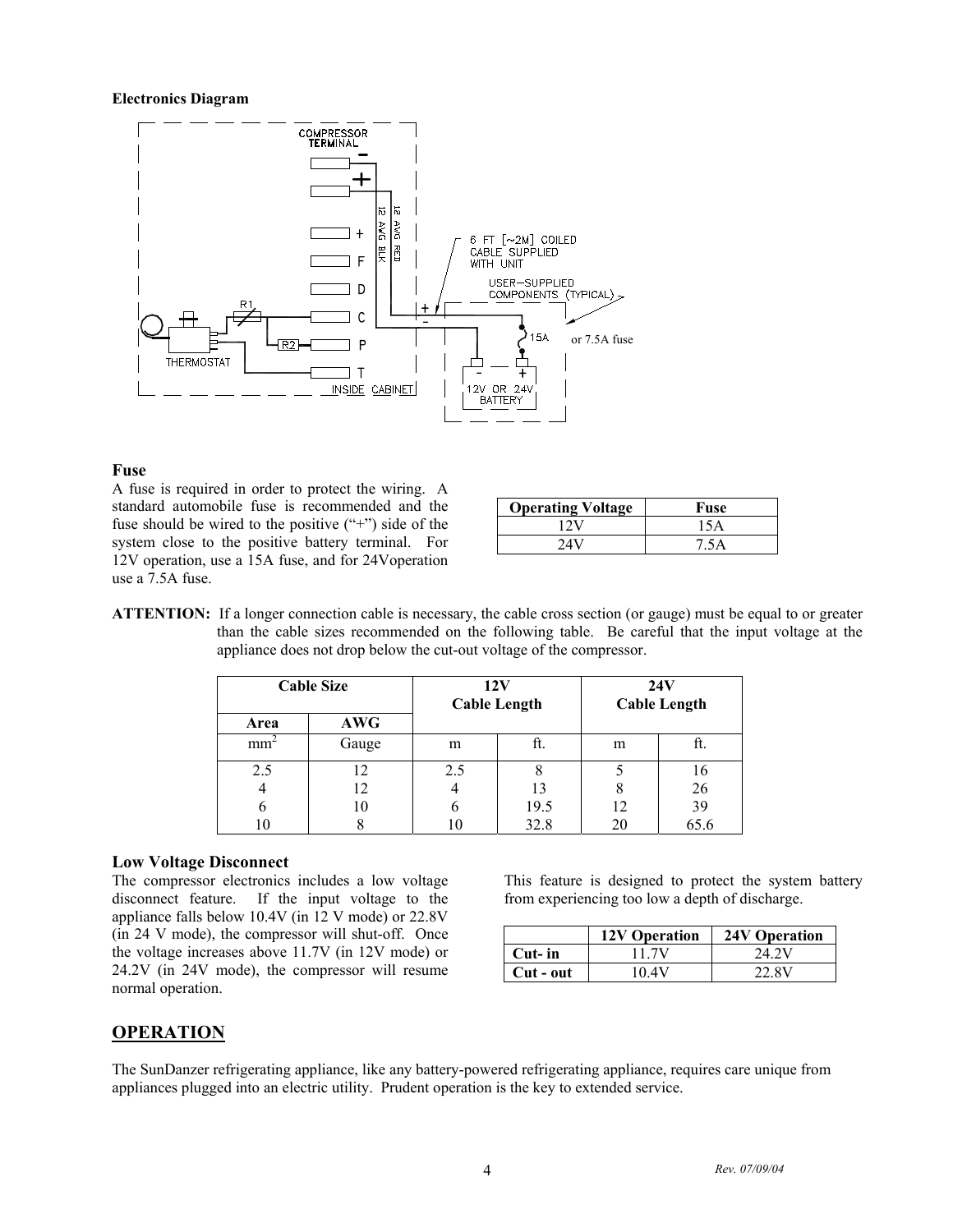## **Starting the Appliance**

After the appliance has been properly connected to the 12 or 24 VDC power source, the compressor will automatically turn on and the cabinet will begin cooling. **Allow the cabinet to cool for at least 4 hours prior to adding foodstuff.**

## **Temperature Control**

The temperature within the appliance is controlled by the thermostat situated on the lower front of the cabinet. When you first start the appliance we suggest that you turn the thermostat to a medium setting by using a coin that fits the groove. The correct internal temperature setting can be found by measuring the temperature of the central or middle portion in the appliance.

| $min = Warner setting.$ |  |
|-------------------------|--|
| $MAX =$ Coldest setting |  |



- For refrigerator operation, the normal internal operating temperature should be from 36 to  $41^{\circ}F(2 \text{ to } 5^{\circ}C)$ .
- For freezer operation, the normal internal operating temperature should be from 0 to  $10^{\circ}$ F (-18 to -12  $^{\circ}$ C).

| 1101 mai o per atme 'r emperatur't rampes |                              |                               |  |
|-------------------------------------------|------------------------------|-------------------------------|--|
|                                           | Internal Temp. $(^{\circ}F)$ | Internal Temp. $(^{\circ}C)$  |  |
| Refrigerator                              | 36 to $41^{\circ}$ F         | 2 to $5^{\circ}$ C            |  |
| Freezer                                   | 0 to $10^{\circ}$ F          | $-18$ to $-12$ <sup>o</sup> C |  |

#### **Normal Operating Temperature Ranges**

#### **Adjustments**

As the ambient temperature changes from summer to winter, it may be necessary to adjust the thermostat to achieve the proper internal temperature setting. If the room/ambient temperature approaches the appliance's internal operating temperature, the appliance will not function as it should. The appliance will tend to run colder during these conditions and it may be necessary to turn the thermostat to a warmer setting (towards the 'min'). If the room/ambient temperature exceeds  $100^{\circ}$ F (38 $^{\circ}$ C), the appliance will not function as it should. The appliance will tend to run warmer and it may be necessary to turn the thermostat to a colder setting (towards the 'MAX' setting).

## **Opening and Closing the Lid**

The lid is fitted with a uniform sealing strip to prevent warm air and moisture from entering the appliance compartment. Be sure that the lid and the lid seal is free from obstructions and forms a complete seal around the rim of the cabinet. Overfilling and/or unlevel installation of the appliance will prevent a good seal.

# **NEVER USE EXCESSIVE FORCE ON THE HANDLE TO OPEN THE LID!**

When the lid is opened, the air inside the appliance becomes slightly warmer and expands. When the lid is closed again, the air is cooled quickly and contracts. This may lead to the creation of a vacuum which makes it more difficult to open the lid again immediately. This is quite normal. Wait for a few moments until the vacuum has equalized and then open gently. Also, ensure that the cabinet is not locked.

## **Loading**

Do not over fill the appliance more than  $\frac{1}{2}$  in. (1.25 cm) below the edge of the casing.

A battery-powered refrigeration appliance has a cooling capacity lower than typical AC units. Because the compressor is small, the unit runs more efficiently, but lacks the ability to cool large, warm loads as quickly. To assist the cabinet in cooling large loads quicker, keep the cabinet full of product (or containers of water). It will also help to cool your food quicker if your food is packaged in smaller containers rather than large ones. Food packages more than 2 inches thick will cool slowly. Avoid placing warm foodstuff in contact with cold foodstuff.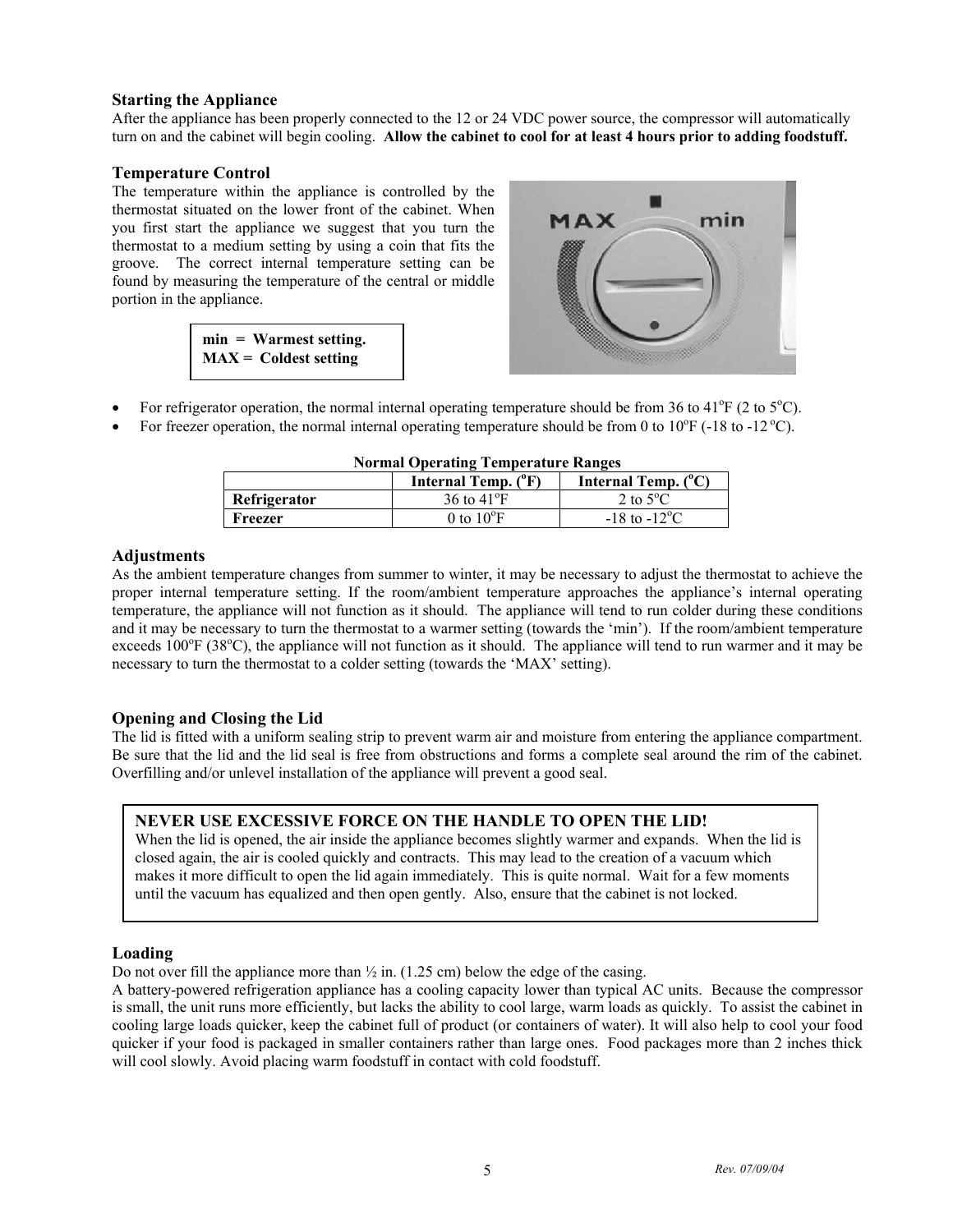## **Baskets**

The baskets are designed for the storage and organization of food. The handles can be placed in two positions, as shown. The baskets can either be placed or stacked inside the cabinet, or hung on the edge of the inner casing. To change the configuration from stackable baskets to hanging baskets, turn the plastic pieces outward and lock into place. To change the configuration from hanging baskets to stackable baskets, simply reverse the procedure.

# **DEFROSTING**



Before any cleaning or repositioning is carried out, you must **DISCONNECT** the appliance from the electrical power supply.

The SunDanzer appliances are designed with a unique low-frost system that reduces frost buildup on the interior walls. To maintain efficiency for freezers, defrost the cabinet when the ice thickness is more than ¼ inch (6mm). A thorough cleaning at least once a year, inside and out, will help maintain efficient operation and a high standard of hygiene.

# **Freezer Defrosting**

The appliance compartment will become progressively covered with frost. This should be removed periodically with a plastic scraper (provided with some units). However, when the ice becomes very thick on the interior walls, complete defrosting should be carried out. Perform this operation when the appliance is empty and disconnected from the power supply.

**Never use sharp metal tools to scrape or chip off frost from the interior compartment as this could damage the appliance beyond repair. Do not use heat sources, such as electric or gas heaters to complete the defrost process.**

## **To carry out complete defrosting:**

- 1. Disconnect the appliance from the electrical supply.
- 2. Remove any stored food and store in coolers, or wrap in several layers of newspaper and store in a cool place.
- 3. Leave the lid open.
- 4. Remove the plug from the defrost water drain located in the bottom interior of the cabinet.
- 5. To accelerate the defrosting process, place a bowl of hot (not boiling) water inside of the appliance and close the lid.
- 6. The defrost water can be collected by placing a pan under the defrost drain located on the exterior bottom front of the cabinet.
- 7. When defrosting is complete, wash and dry the interior thoroughly. Be sure to replace the plug on the defrost water drain.
- 8. Reconnect the appliance to the electrical supply and leave running (while empty) for at least 2 hours allowing the interior to cool sufficiently.
- 9. Replace the previously removed foodstuff.

# **ATTENTION**: **A rise in temperature of frozen food products during defrosting may shorten their safe storage life.**

# **CLEANING**

# **Internal Cleaning**

Wash the inside of the appliance with luke warm water and a mild soap. Never use abrasive or corrosive cleaning agents, steel wool, scouring sponges, chemical cleaning agents, or highly perfumed cleaning products to clean the interior as these will damage the surface and leave behind a strong odor. A sponge, towel, or soft brush is recommended. Washing with a mixture of two table spoons of baking soda to 1 quart (1.14L) warm water. After cleaning, thoroughly rinse and dry.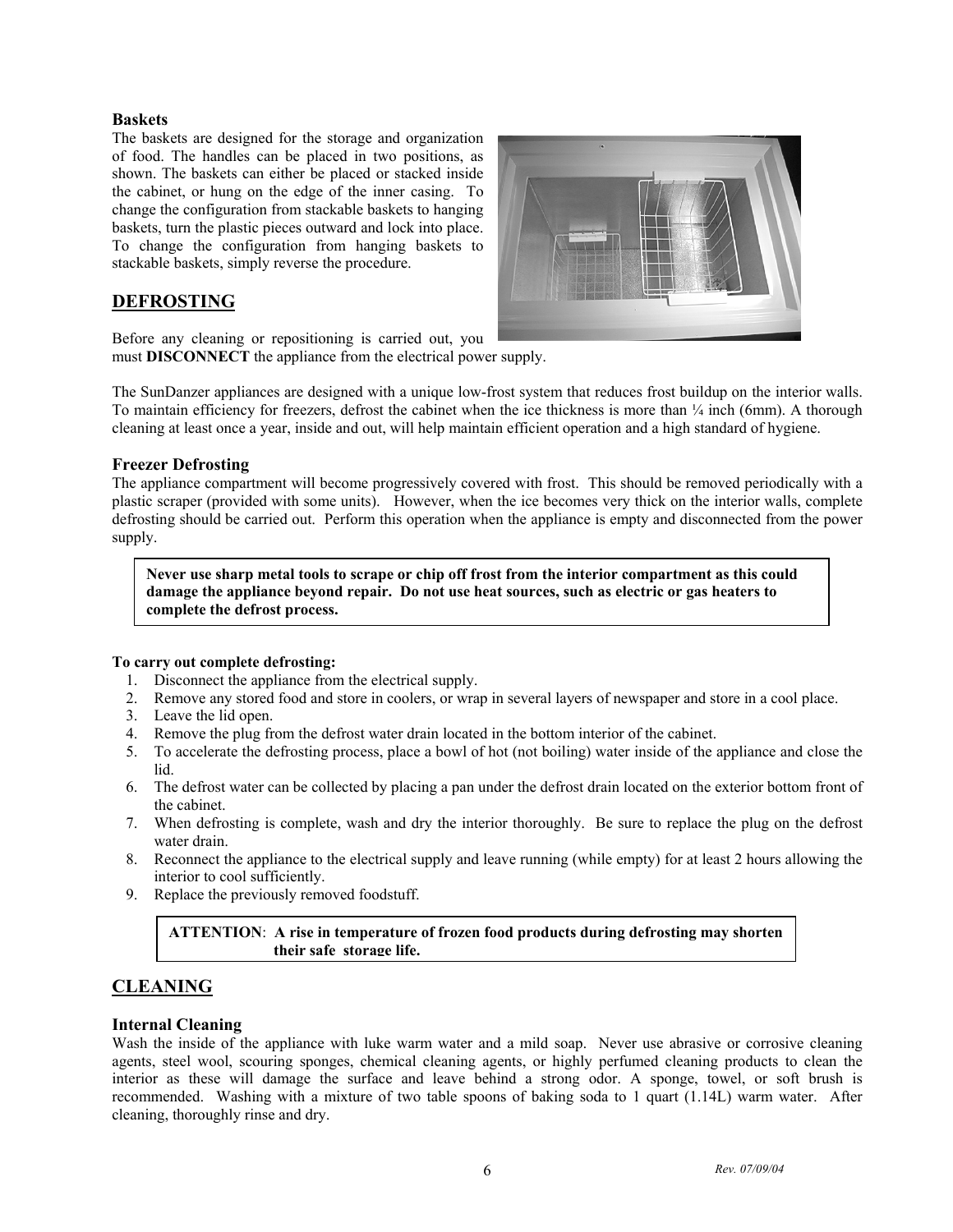# **External Cleaning**

Wash the outside of the cabinet with warm water and a mild soap or detergent. Do not use abrasive or corrosive cleaning agents, chemical cleaning agents, steel wool or scouring sponges to complete this task as it may cause damage to the surfaces.

# **TO CHANGE THE LIGHT BULB**

- 1. Disconnect the appliance from the electrical power supply.
- 2. Remove the plastic cover.
- 3. Unscrew the bulb.
- 4. Replace with a new bulb **(max 15 Watt)**
- 5. Reconnect to the electrical power supply.
- 6. Contact SunDanzer or your local product dealer for spare bulbs.

**NOTE:** All units are shipped with a 24V light bulb. If the appliance is used on a 12V system the light bulb will be dim.

# **HINTS & TIPS**

# **Normal Operating Sounds**

- You may hear faint gurgling or bubbling sounds when the refrigerant is pumped through the refrigerant coils.
- When the compressor is on, the refrigerant is being pumped around and you will hear a whirring sound or pulsating noise from the compressor.
- A thermostat controls the compressor and you may hear a 'click' when the thermostat cuts in and out.

# **Energy Saving Advice**

- Do not install the appliance close to sources of heat, such as a stove, boiler, heater, chimney, etc, and avoid exposure of the appliance to direct sunlight.
- Locate the appliance in a cool well-ventilated room and make sure that the air vents of the compressor housing cover are not obstructed. Also allow adequate spacing around the cabinet for air circulation (3in. or 7.5cm)
- Avoid unnecessary frosting in the cabinet by packing all food and liquids in airtight packages or containers.
- Always keep foodstuff stored in tightly sealed packaging or containers, and allow some space for air to circulate around each item.
- Avoid keeping the lid open for extended periods of time or opening the lid too frequently as warm air will enter the cabinet and cause the compressor run unnecessarily often.
- Ensure there are no obstructions preventing the lid from closing properly and forming a tight seal.

# **TROUBLESHOOTING**

Before contacting a service technician, SunDanzer or your local product dealer, check the following points.

If you call out a technician to a fault listed below, or to repair a fault caused by misuse, abuse, or faulty installation, a charge will be made even if the appliance is under warranty.

| <b>SYMPTOM</b>                              | <b>SOLUTION</b>                                                                                                                                             |
|---------------------------------------------|-------------------------------------------------------------------------------------------------------------------------------------------------------------|
| Appliance connected                         | Check if 12 or 24V DC is present at the appliance. If not check all connections<br>٠                                                                        |
| to power, but does not                      | and the system battery voltage.                                                                                                                             |
| operate                                     | Check that the polarity is correct "+" is connected to "+" and "-" to "-".<br>٠                                                                             |
|                                             | Check the fuse. If blown, replace with a new one.<br>٠                                                                                                      |
| Appliance is                                | Allow the appliance at least 4 hrs from initial turn-on to become cold.<br>٠                                                                                |
| operating, but the<br>interior is not cold. | Check that the thermostat control knob is turned to the correct setting relevant to<br>٠<br>room/ambient temperatures.                                      |
|                                             | Check that the room/ambient temperature is not approaching the internal<br>٠<br>operating temperature and does not exceed to 100°F (38°C).                  |
|                                             | Has too much warm foodstuff recently been placed in the cabinet? If so, it is<br>٠<br>normal to not be cold and it will take time to return to temperature. |
|                                             | Does the cabinet have adequate ventilation around the side walls allowing it to<br>٠<br>transfer heat properly? (See Installation Section).                 |